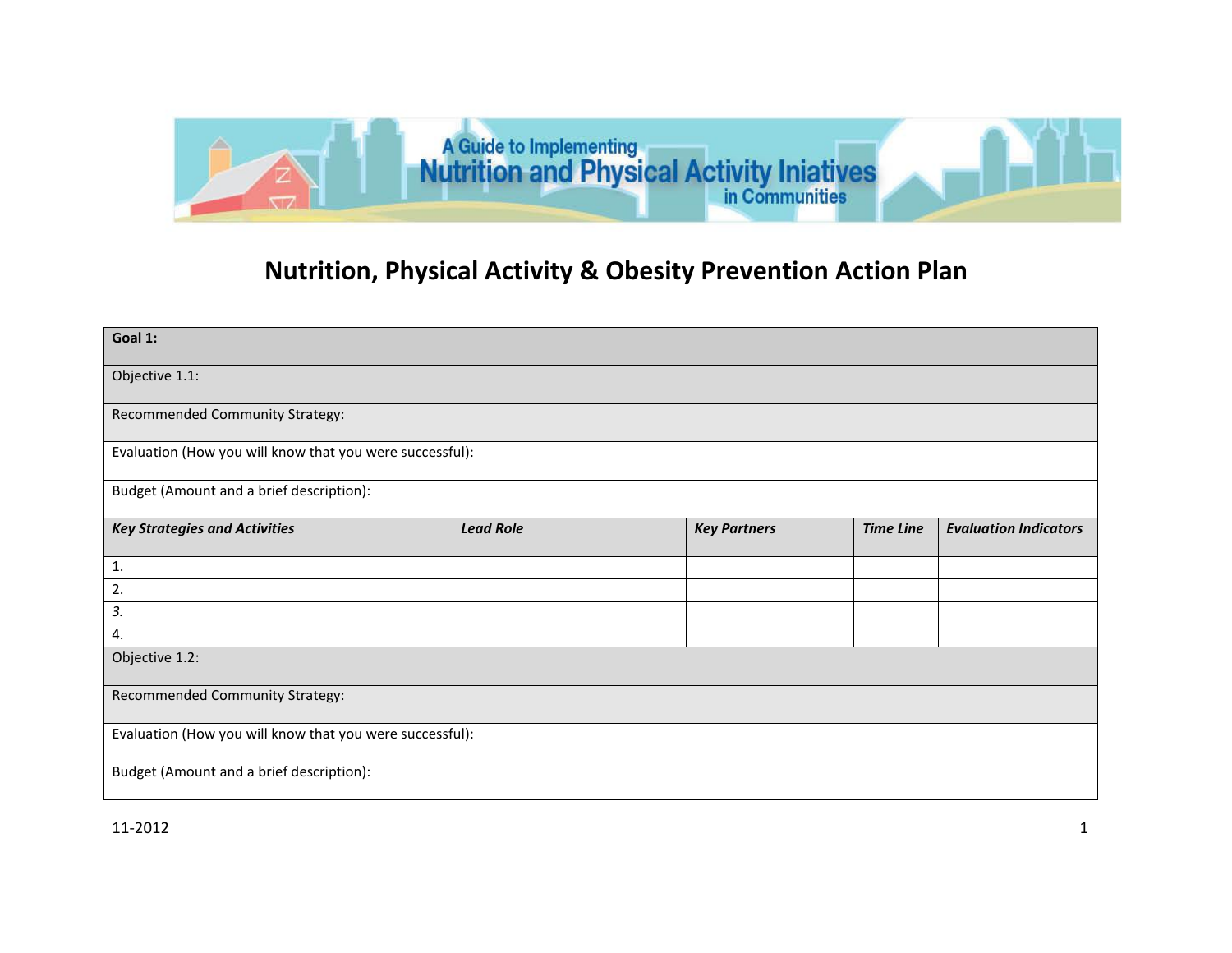

| <b>Key Strategies and Activities</b>                     | <b>Lead Role</b> | <b>Key Partners</b> | <b>Time Line</b> | <b>Evaluation Indicators</b> |  |
|----------------------------------------------------------|------------------|---------------------|------------------|------------------------------|--|
| 1.                                                       |                  |                     |                  |                              |  |
| 2.                                                       |                  |                     |                  |                              |  |
| Objective 1.3:                                           |                  |                     |                  |                              |  |
| Recommended Community Strategy:                          |                  |                     |                  |                              |  |
| Evaluation (How you will know that you were successful): |                  |                     |                  |                              |  |
| Budget (Amount and a brief description):                 |                  |                     |                  |                              |  |
| <b>Key Strategies and Activities</b>                     | <b>Lead Role</b> | <b>Key Partners</b> | <b>Time Line</b> | <b>Evaluation Indicators</b> |  |
| 1.                                                       |                  |                     |                  |                              |  |
| 2.                                                       |                  |                     |                  |                              |  |
| 3.                                                       |                  |                     |                  |                              |  |

| Goal 2:                                                  |
|----------------------------------------------------------|
| Objective 2.1:                                           |
| Recommended Community Strategy:                          |
| Evaluation (How you will know that you were successful): |
| Budget (Amount and a brief description):                 |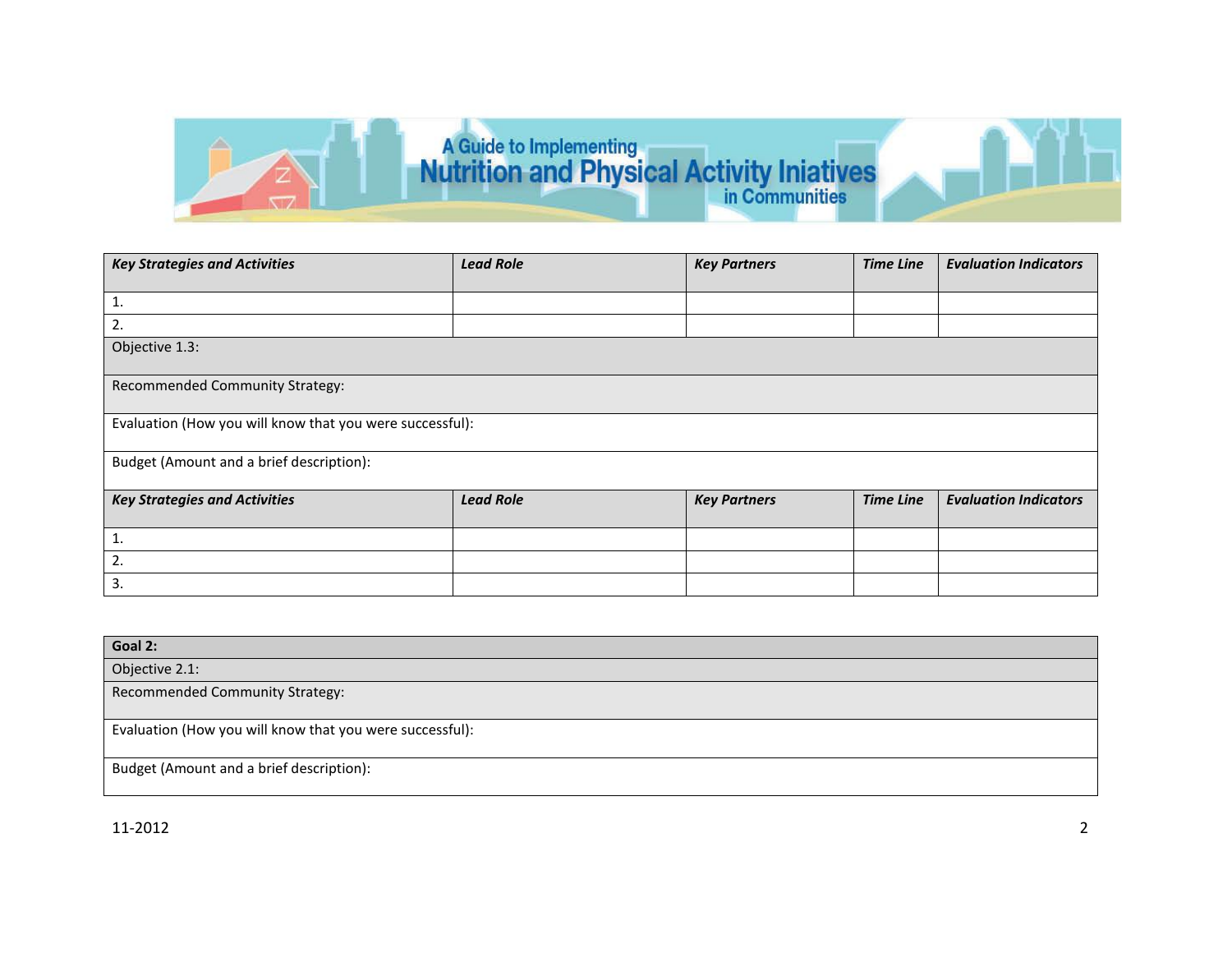

| <b>Key Strategies and Activities</b>                     | <b>Lead Role</b> | <b>Key Partners</b> | <b>TimeLine</b> | <b>Evaluation Indicators</b> |  |
|----------------------------------------------------------|------------------|---------------------|-----------------|------------------------------|--|
| 1.                                                       |                  |                     |                 |                              |  |
| 2.                                                       |                  |                     |                 |                              |  |
| 3.                                                       |                  |                     |                 |                              |  |
| 4.                                                       |                  |                     |                 |                              |  |
| 5.                                                       |                  |                     |                 |                              |  |
| 6.                                                       |                  |                     |                 |                              |  |
| 7.                                                       |                  |                     |                 |                              |  |
| 8.                                                       |                  |                     |                 |                              |  |
| Objective 2.2:                                           |                  |                     |                 |                              |  |
| Recommended Community Strategy:                          |                  |                     |                 |                              |  |
| Evaluation (How you will know that you were successful): |                  |                     |                 |                              |  |
| Budget (Amount and a brief description):                 |                  |                     |                 |                              |  |
| <b>Key Strategies and Activities</b>                     | <b>Lead Role</b> | <b>Key Partners</b> | <b>TimeLine</b> | <b>Evaluation Indicators</b> |  |
| 1.                                                       |                  |                     |                 |                              |  |
| 2.                                                       |                  |                     |                 |                              |  |
| 3.                                                       |                  |                     |                 |                              |  |

| Goal 3:                         |                   |
|---------------------------------|-------------------|
| Objective 3.1:                  |                   |
| Recommended Community Strategy: |                   |
| 11-2012                         | $\mathbf{\Omega}$ |